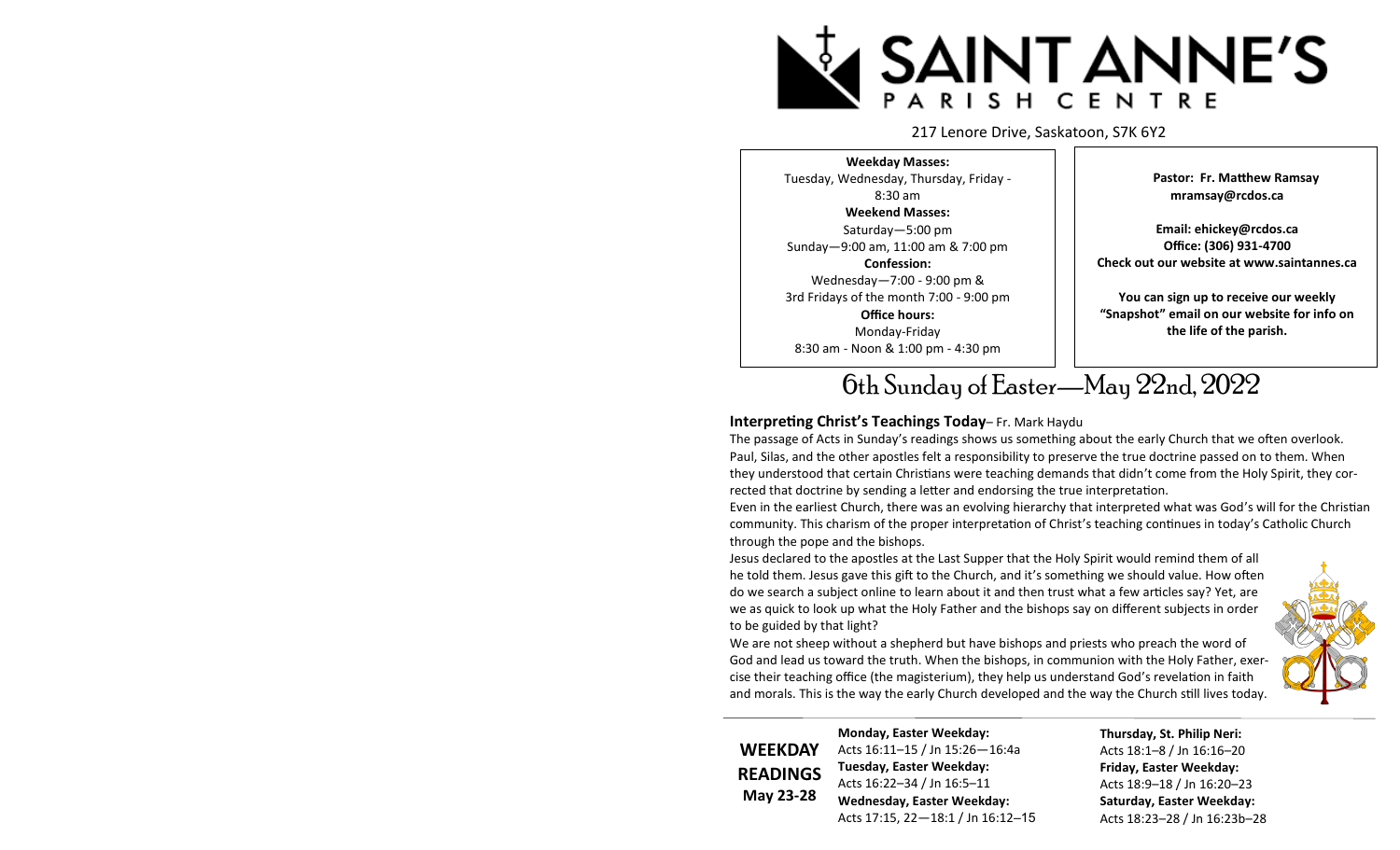

#### **CWL & Knights of Columbus BURSARIES 2022**

St. Anne's CWL will be offering two bursaries of \$500.00 each to two students graduating from high school in June 2022. Eligible students will need to be accepted into post-secondary education for the Fall of 2022. Applications are available at the back of the Church in the CWL area and at Student Services at BJM High School. **Deadline for submission is June 7, 2022.** Only applications from students who meet

the criteria and submit all required documentation by the closing date will be considered. If more information is needed, please contact the CWL President, Pat Ballantyne, by email at [cwl@saintannes.ca](mailto:cwl@saintannes.ca)

St. Anne's Knights of Columbus will be offering two bursaries of \$500 each to students who are graduating from high school in June 2022. Eligible students will need to be accepted and registered in the fall 2022 in a post-secondary education program. Applications will be available at the back of the church and at Student Services at BJM High School. **Deadline for submission is June 7, 2022.** Only applications from students who meet the criteria and submit all required documentation will be considered. If more information is required, please contact Grand Knight John Marshall at jnmarsh3@sasktel.net.



St. Anne's CWL is once again co-ordinating the **collection of items for Haven Kids' House** (formerly known as Saskatoon Crisis Nursery). Very specific items are requested this year. They are:

- Cereal (no sugar, no nuts, no Cheerios). Suggested: Corn Flakes, Rice Krispies, Puffed Wheat, etc.
- Good Quality Hand Soap
- Pampers (Size 4-5)
- Toilet paper, Kleenex, Paper Towel
- Towels– Face cloths to large, fluffy, colorful bath towels
- Monetary Donation

\*\*Please shop with 'quality' in mind as these are precious little bodies being cared for.\*\*

*Many thanks to everyone who supported St. Anne's CWL bake sale. All of your efforts made this event a huge success and \$1,220.00 was raised. Various charities are supported through the CWL and this money will be donated appropriately.*

*Thank you to everyone who donated baking, cash donations, knitted or crocheted items and those who volunteered to work after each Mass. God Bless each and everyone of you.*

*Marcella Pirot Team B May 17, 2022*



## **Children & Youth Ministry**

**Parish Garage Sale and Movie Night!**  Join us for our community garage sale on

Saturday, May 28th from 8 am– 3 pm in our : North parking lot. On top of browsing through our selection of items for purchase, : kids can enjoy the free bouncy castle and face painting! There will be a paid concession and BBQ.

Following the 5 pm Mass, we are hosting a family movie night featuring Pixar's "Inside Out".

Popcorn and burgers will be available by donation.

All proceeds from the day will go to support the projects of our Sister Parish in Malawi.



**Kids Care Volunteers Needed!**

*We have many ways for our youth, families, and all parishioners to help our kids help our friends in Malawi! Find a list of ways you can help leading up to our Garage Sale, on the day, and for our evening parish Movie Night on our website! Any time you can offer is much appreciated!*



All are invited to attend **St. Anne's Annual General Meeting** held on May 29th, at 12:30 pm in the parish hall.

**St Anne's Food Pantry**  is getting low on food. **There are a few items that are of particular need**: -Hearty soups -Pasta sauce -Cereal



-Pancake mix and syrup -Beans -Canned Vegetables -Coffee -Tea **We are so thankful to those who faithfully drop off food to feed those who need it in our community. Food donations can be left in the bins at each entrance. Truth and Reconciliation Book Review**

"Could not put 'From Ashes' by Jesse Thistle down. A great read, and have Kleenex handy."



~ Donna Aldous, St. Anne's Parishioner

*"From Ashes" by Jesse Thistle will be available soon in our TRC parish library located in the Living Room at the back of the hall.* 

| <b>Offering for May 9th to May 15th:</b>                                                                                  |  |  |  |  |  |
|---------------------------------------------------------------------------------------------------------------------------|--|--|--|--|--|
|                                                                                                                           |  |  |  |  |  |
|                                                                                                                           |  |  |  |  |  |
| Loose \$267.90<br>Envelopes 2279.00<br>Online 826.00<br>PAG 6670.85<br>Total \$10,043.75                                  |  |  |  |  |  |
|                                                                                                                           |  |  |  |  |  |
|                                                                                                                           |  |  |  |  |  |
|                                                                                                                           |  |  |  |  |  |
| Donations can be left in the collection basket at the front<br>of the church, or in the black mailbox at the main office. |  |  |  |  |  |
| Thank you for your generosity!                                                                                            |  |  |  |  |  |